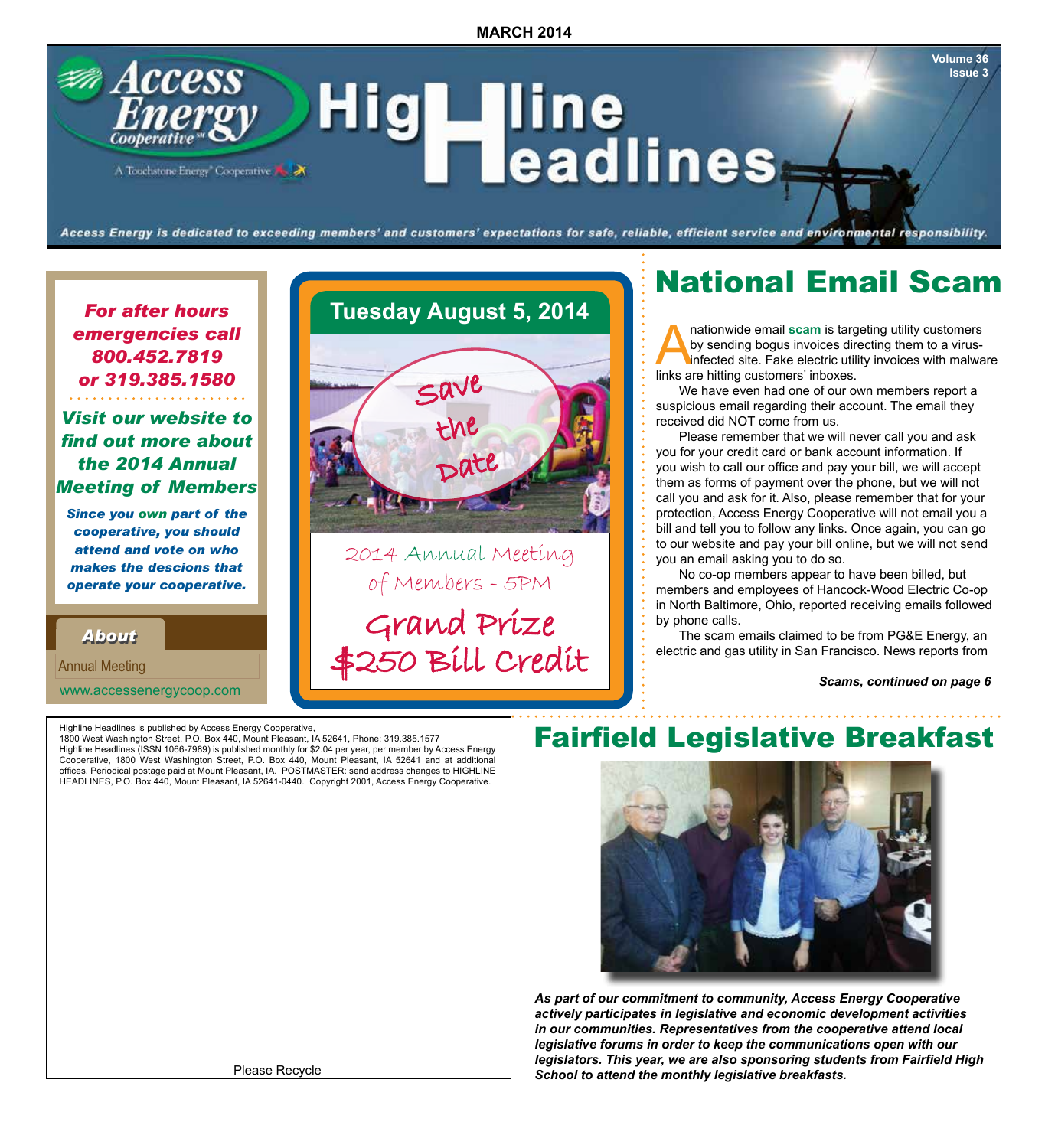### Manager's Corner



#### General Manager/CEO Robert Swindell

nyone heating with propane is well aware of the volatility in the propane market this year. The propane that could be contracted in August for \$1.40 was selling at one time for over \$5.00. While the price has come down from that high, propane is still going for about \$2.80, double the price last fall.

Obviously, the colder than normal weather along with larger than usual demand for grain drying played a part, but a significant cause is the increase in exports of propane. For the first time since the Energy Department has been keeping records, the United States has become a net exporter of propane. This is due to the construction of new export terminals on the Gulf Coast. With planned additional construction of Gulf Coast export terminals, by 2018, we could export the entire United States annual production of propane.

This is not to say that all the propane will be exported, but it does mean that propane will be a global commodity like oil. The price you will pay for propane will be based on whoever will pay the highest price anywhere in the world. With propane being priced on a global market you can be assured that the volatility we have seen this year will become more common.

Access Energy Cooperative does have a couple of options for you to address the volatility of propane prices. First is a free energy audit. Access energy Cooperative will provide a free energy audit to our members regardless of how you heat your home. Adequate insulation, caulking and weather stripping of your home will help reduce your energy bill. We also offer rebates and financing, with approved credit, for recommended efficiency improvements.

Another option is to replace that LP (liquid propane) furnace with a geothermal heating and cooling system. This option completely eliminates the need for propane to heat your home. Once again financing, for approved borrowers, and rebates are available for these installation. Geo-thermal systems also make you eligible for tax credits.

A dual fuel system is another option if you use LP. In most instances, you add an air-source heat pump to your existing gas furnace. Generally speaking, at temperatures about 30 degrees and above, the heat pump takes care of your heating needs. Below 30 degrees your furnace takes over the job of heating your home. While this type of system does not

eliminate your uses of propane, it will significantly reduce it. I personally heat my home with a dual fuel system and when it was installed; my propane usage was reduced by about 40 percent. Once again, financing, with approved credit, and rebates are available. An added benefit of both the geo-thermal and the dual fuel system is that you also have a highly efficient air conditioning unit in the summer time.

Page three of this month's Highline Headlines has an outline of our energy efficiency incentives. More information on our energy efficiency programs can be found on our website www. accessenergycoop.com. You can also call our office and visit with our energy advisors and schedule an energy audit at 866-242-4232 or 319-385-1580.

In closing, if you have a Facebook or Twitter account, please like us and follow us for current happenings at the cooperative.





 **www.twitter.com/ AccessEnergyC**

#### **COOPERATIVE INFORMATION**

**Access Energy Cooperative** 1800 West Washington Street P.O. Box 440 Mount Pleasant, Iowa 52641

> **Phone:** 319.385.1577 **Toll free:** 866.242.4232 **Fax:** 319.385.6873

#### **Website:**

www.accessenergycoop.com **Email:** contactus@accessenergycoop.com

#### **OFFICE HOURS:**

Monday-Friday (closed Saturdays, Sundays, & Holidays) Office: 7:30 a.m. to 4:00 p.m.

Billing & account information can be accessed 24/7 by calling our office or by visiting our website.

Payments can be placed in the dropbox under the flag pole.

Visa and Mastercard accepted.

**After Hours Emergencies call:** 319.385.1580 or 800.452.7819

**General Manager/CEO:** Robert Swindell **Editor:** Kimberly Brumbaugh **Assistant Editor:** Cherity Wibben

### **Officers and Directors:**<br>Marvin Holtkamp Distr

District 3 President Ronald Campbell District 2 Vice President Joseph Heckethorn District 1 Secretary<br>Larry White District 2 Treasurer Larry White **District 2 Treasurer**<br>Donald Atwood **District 1 Director** District 1 Director Fred Hickenbottom District 1 Director Jerry Barker District 2 Director Marvin Newton District 3 Director<br>Victor Pierrot District 3 Director District 3 Director

## Help Others by Contributing to RECare

You may make one-time contributions to the RECare program, or you may enclose an amount each month with your monthly **electric** bill. Just one dollar a month will help others!

Last winter, 52 members contributed a total of \$1,567.22.

This program is administered by the Community Action Program and recipients must meet their guidelines.



|  |  | I would like to make a: |  |
|--|--|-------------------------|--|
|  |  |                         |  |

○ one time contribution of \$

○ monthly contribution of \$ (monthly contribution will be added to your bill)

| Email experience and the service of the service of the service of the service of the service of the service of |  |  |
|----------------------------------------------------------------------------------------------------------------|--|--|
|                                                                                                                |  |  |
|                                                                                                                |  |  |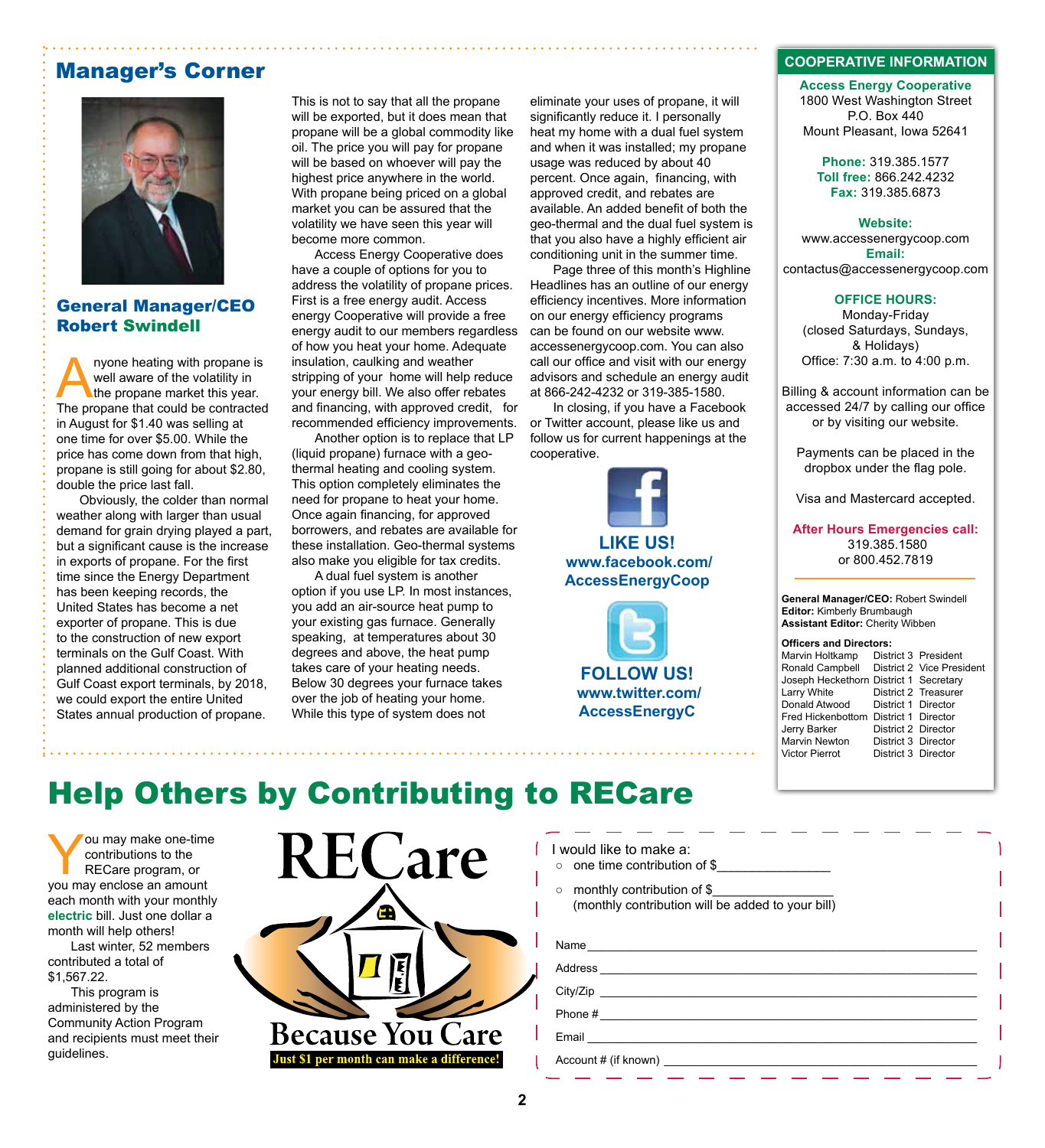# Degree Days Affect Your Bill

The great North American cold wave of 2014 – also known as the Polar<br>Vortex – has got us all wishing winter would just get done, but thanks to<br>Groundhog, it doesn't look like that is happening any time soon. With the<br>recor Vortex – has got us all wishing winter would just get done, but thanks to Mr. Groundhog, it doesn't look like that is happening any time soon. With these record low temperatures, we are also experiencing a record number of high bill inquiries. Here is a little information to keep in mind on how the cold weather may be affecting your bills.

#### **QUANTITY COMPARES HEATING TO NORMAL TEMPS**

In fact, the single greatest factor affecting monthly heating bills for residential customers is outside temperature. This temperature difference between inside and outside is the "driving force" that determines heat loss for a building. There is a value that power suppliers use to describe the temperature conditions that occur during the billing periods. It is called degree days. Having a quantity that characterizes the month's local weather conditions (heating requirements) is invaluable.

To quantify the relationship between outside temperature and building heat loss, the concept of degree-days was developed **decades** ago. Most weather stations provide records of degree-days, and monthly summaries, which can be accessed on-line. The concept of degree-days is based on two assumptions:

- 1. At an outside temperature of 65°F, little or no heating or cooling will be needed within a building.
- 2. The difference between 65°F and the mean outside temperature is directly proportional to the energy use of a building for heating or cooling. The mean temperature for the day is the mid-point between the two extremes of daily high and low.

Therefore, knowing how far the outside temperature got from 65°F on each day of the month provides an indicator of heating (or cooling) needs. Note that the mean temperature is just the mid-point between the daily high and low. Even so, this temperature is a reasonable indicator of the day's conditions, and the requirements for heating or cooling.

#### **For Example: On a day when the high temperature was 42°F and the low was 20°F, the number of Heating Degree-Days (HDD) is found as follows:**

- **1st: Calculate the Mean Temperature: (42 + 20)/2 = 31°F**
- **2nd: Subtract this Mean temp. value from 65 to get degree-days: 65-31=34 HDD**
- **3rd: Calculate each day; then add together to get an accumulated monthly total.**

Fortunately, weather stations throughout the country calculate degree-days, and list them free on-line. Every state has multiple recording sites that offer data, but they can be hard to find if you don't know where to look. Reviewing a comparison of the degree days on your current bill to last month, or even last year can help you **understand** why your bill is fluctuating.

**LEARN ABOUT OUR ENERGY AUDIT PROGRAM------------------------------------>**



*For many heating systems, programmable thermostats can save up to \$160 a year in energy costs. Match thermostat settings to your schedule: cold when you're away and warm when you're at home. In winter, set the thermostat to 68 degrees during the day (lower at night when you're snug in bed). By turning your thermostat down 10 to 15 degrees for at least eight hours, you can shave 5 to 15 percent from your heating costs unless you heat with a geothermal system or hot water system. Source: TogetherWeSave.com, U.S. Department of Energy*

### Take Control & Save

A Cooperative Effort for Energy Efficiency

## Energy Efficiency Rebates & Programs

#### **ENERGY EFFICIENT APPLIANCES**

- **\* Energy Star® Room Air Conditioner.................................................\$ 50**
- **\* Water heater (Electric only; At least 90% efficient) ........................\$100**

#### **HEAT PUMPS**

- **\* Air to Air Source at least 16.5 SEER (w/Elec. Resist.).... \$100 per ton**
- **\* Mini-Split Air Source at least 16.5 SEER ......................... \$250 per ton**
- **\* Dual Fuel Source at least 16.5 SEER (gas back up)....... \$250 per ton**
- **\* Ground Source at least 19.1 EER**
	- **\* replacing existing ground source unit............................ \$400 per ton**
	- **\* new & replacing other heat source type......................... \$750 per ton**

#### **ALTERNATIVE ENERGY SOURCES............................\$250 per KW**

 **\* Capped at capacity. Access Energy Cooperative owns any carbon credits generated.**

#### **HOME WEATHERIZATION INCENTIVES......Up to \$500 maximum**

- **\* Incentives are available to those who choose to make energy saving improvements recommended by Access Energy Cooperative following a FREE energy audit conducted by us.**
- **\* Improvements must be completed in recommended order by AEC.**

#### **BUSINESS LIGHTING REBATES**

- **\* Must have at least 10 eligible fixtures at a commercial, industrial or ag business member's account of Access Energy Cooperative.**
	- **\* Fluorescent T-5 and T-8 lighting systems with electronic ballasts**
	- **\* LED (light emitting diode) and LED exit signs**
	- **\* Occupancy Sensors**
- **\* Bulbs and fixtures must be evaluated by AEC to determine eligibility based on an audit of existing lighting prior to any installation of new equipment. A knowledgeable employee from the business needs to be present to guide AEC through the initial walk-through lighting audit. A final walk-through must be conducted after the project is completed.**
- **\* Total rebate amount is limited to \$30,000 per member per year and will not exceed 40% of the total equipment price.**

#### **FREE ENERGY AUDITS & REBATE FOR IMPROVEMENTS**

- **\* Conducted by a qualified Access Energy Representative**
- **\* Blower door test to check for air leaks and gaps**
- **\* Inspect insulation, doors, windows, lighting, appliances, and much more**
- **\* Weatherization improvements suggested at audit are eligible for incentive up to \$500**

#### **LOW INTEREST LOANS**

**Access Energy Cooperative has ERC loans available at low interest rates for the cost of materials and labor for energy efficiency home improvements in new or existing structures. For more details see our website.**

**Specific requirements apply to individual rebates. For more information on rebates, low interest loans or to schedule a free energy audit call 385.1577 or 1.866.242.4232 or visit our website at www.accessenergycoop.com.**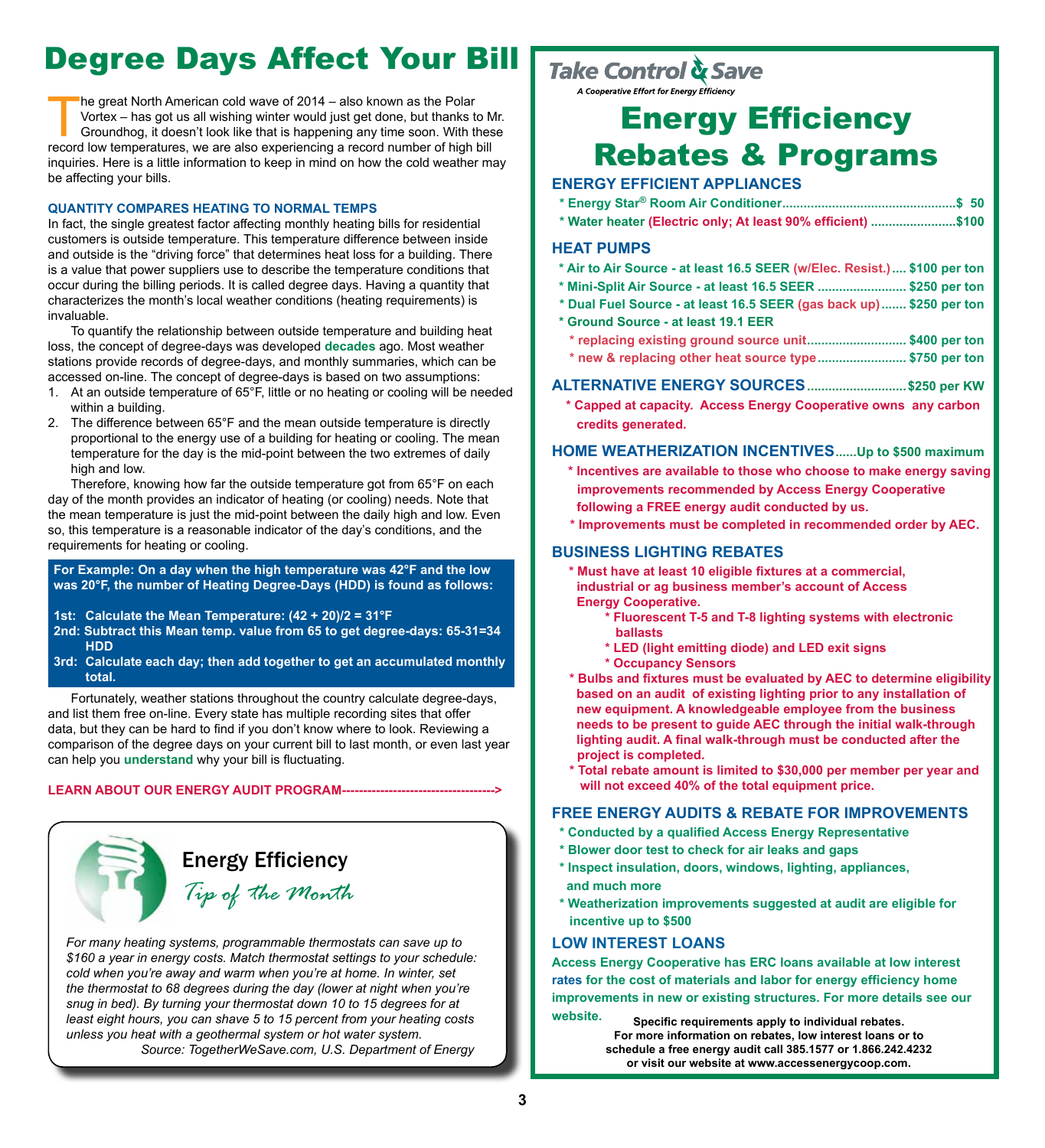## Spring Cleaning For Safe, Reliable Power

pring gives us a chance to thaw out after a frigid winter. Many take advantage of **longer** daylight hours by doing a little spring cleaning and yard work. To protect our lines and keep power flowing safely to your home, Access Energy Cooperative spends a lot of our man-hours maintaining our rightsof-way. Think of it as spring cleaning for power lines.

Right-of-way (ROW) maintenance keeps tree limbs and other obstacles away from high-voltage power lines. It's an important part of the **service** we provide to you, our members, for three reasons: safety, reliability, and cost.

Our primary concern is the safety of our workers and members. Properly maintained ROW keeps our crews **safe** when they are restoring service and maintaining our system. Keeping trees clear of power lines also keeps your family safe. From making sure a child's tree house doesn't hit power lines to creating a safe environment while doing yard work, a well-maintained ROW helps avoid tragedy.

Power lines are a constant part of our landscape; it's easy to forget they are around. We work hard to keep the area around our lines clear, but we need your help. Be alert this spring. Don't plant trees or tall vegetation under power lines, and keep an eye out for power lines when working in your yard.

If severe spring weather blows through, a well-maintained ROW leads to fewer outages and faster response time. Trees are less of a threat. When trees do fall, crews are able to restore service more quickly than they could with poorly maintained areas.

As a not-for-profit company, Access Energy Cooperative strives to keep costs affordable for you, our members. Maintaining our ROW is an important part of controlling costs. Fewer and shorter outages save money for everyone. Safety, reliability, and cost: this is why we believe in ROW 'spring cleaning'. If we compromise on one of these areas, it impacts all of the others. ROW is a priority for your safety, comfort, and pocketbook.



## **What is the Fixed Facilities Charge on my Bill?**

**The fixed facilities charge is a fixed charge for each account based on a rate classification that covers the costs associated with providing a meter and service to the location. It includes costs such as meter installation and maintenance, as well as administration costs. Fixed facilities charges vary by rate class, as they are determined by the costs for each rate class individually according to the expenses that apply to that class of service. The fixed facilities charge is similar to your monthly charge for phone service, cable service, or water service.**

# When to Pull the Plug

aying goodbye to an old friend can be daunting.<br>But pulling the plug on an outdated refrigerator of<br>dishwasher might save you money; new appliance<br>are often considerably more energy-efficient But pulling the plug on an outdated refrigerator or dishwasher might save you money; new appliances are often considerably more energy-efficient.



A new refrigerator consumes 75 percent less energy than a 1970s model. Making the **decision** to replace a vintage clothes washer can save \$60 on utility bills and nearly 5,000

gallons of water a year, according to the Association of Home Appliance Manufacturers. Not every new appliance is a good bet; always look for the ENERGY STAR label. It signals energy-efficient models.

Ready to save? Walk through your home to find opportunities to pull the plug!

#### **CLEANING KITCHEN, LAUNDRY COSTS**

In the laundry room, a full-sized ENERGY STAR-certified clothes washer uses 15 gallons of water per load, compared to the 23 gallons used by a standard machine. During the machine's lifetime, this saves 27,000 gallons of water.

Replace your kitchen's classic refrigerator with an ENERGY STAR certified model to save between \$200 and \$1,100 in lifetime energy costs. Today's average refrigerator uses less energy than a continually lit 60-watt light bulb. Resist the urge to move the old refrigerator to the basement or the garage. Instead, say goodbye and recycle the energy-guzzler.

Was your dishwasher built before 1994? If so, you're paying an extra \$40 a year on your utility bills compared to neighbors with an ENERGY STAR-qualified model.

#### **SCREEN SAVINGS**

Televisions might be a little more baffling. As **screen** sizes increase, energy consumption may also rise. You can still be a savvy shopper. ENERGY STAR certified TV are about 25 percent more efficient than conventional models. LED screens use 20 percent less energy than LCD TVs.

Once you purchase a TV, calibrate it by adjusting the contrast and brightness to a moderate level. By default, new televisions are set to dynamic, high-contrast settings. This consumes more power than standard, lower-contrast settings.

#### **SMART SETTINGS**

Attached to old appliances? You can still save with smart settings. For example, heating water creates the greatest expense when washing dishes or clothes. Set your water heater at 120 degrees and be sure your clothes washer or dishwasher is full whenever **used**.

Here are a few other ways to save without buying new appliances:

- NOT TOO COOL FOOD: In the kitchen, don't keep your refrigerator or freezer too cold. Recommended temperatures are 37 to 40 degrees for the fresh food compartment and 5 degrees for the freezer section.
- TOAST, DON'T ROAST: Use toaster ovens or microwave ovens for small meals rather than your large stovetop or oven.
- AIR DRY DISHES: Use the dishwasher's "eco" option or use a no-heat air dry feature. Scrape food pieces off the plates, rather than rinsing them.
- COLD CLOTHES: In the laundry room, wash your clothes in cold water using cold-water detergents whenever possible. Adjust load settings for smaller loads.
- LOSE LINT: Clean the lint screen in the dryer after every use to improve the dryer's efficiency.

**For other tips on how to save energy, call the energy experts Access Energy Cooperative. Find out how little changes add up to big savings at www.accessenergycoop.com. You can also receive periodic energy tips by liking our Facebook Page at www.facebook.com/AccessEnergyCoop or follow us on Twitter at www.twitter.com/AccessEnergyC**

*Sources: Luann Dart; Energy Star, Consumer Electronics Association, Association of Home Appliance Manufacturers, U.S. Department of Energy, Natural Resources Defense Council*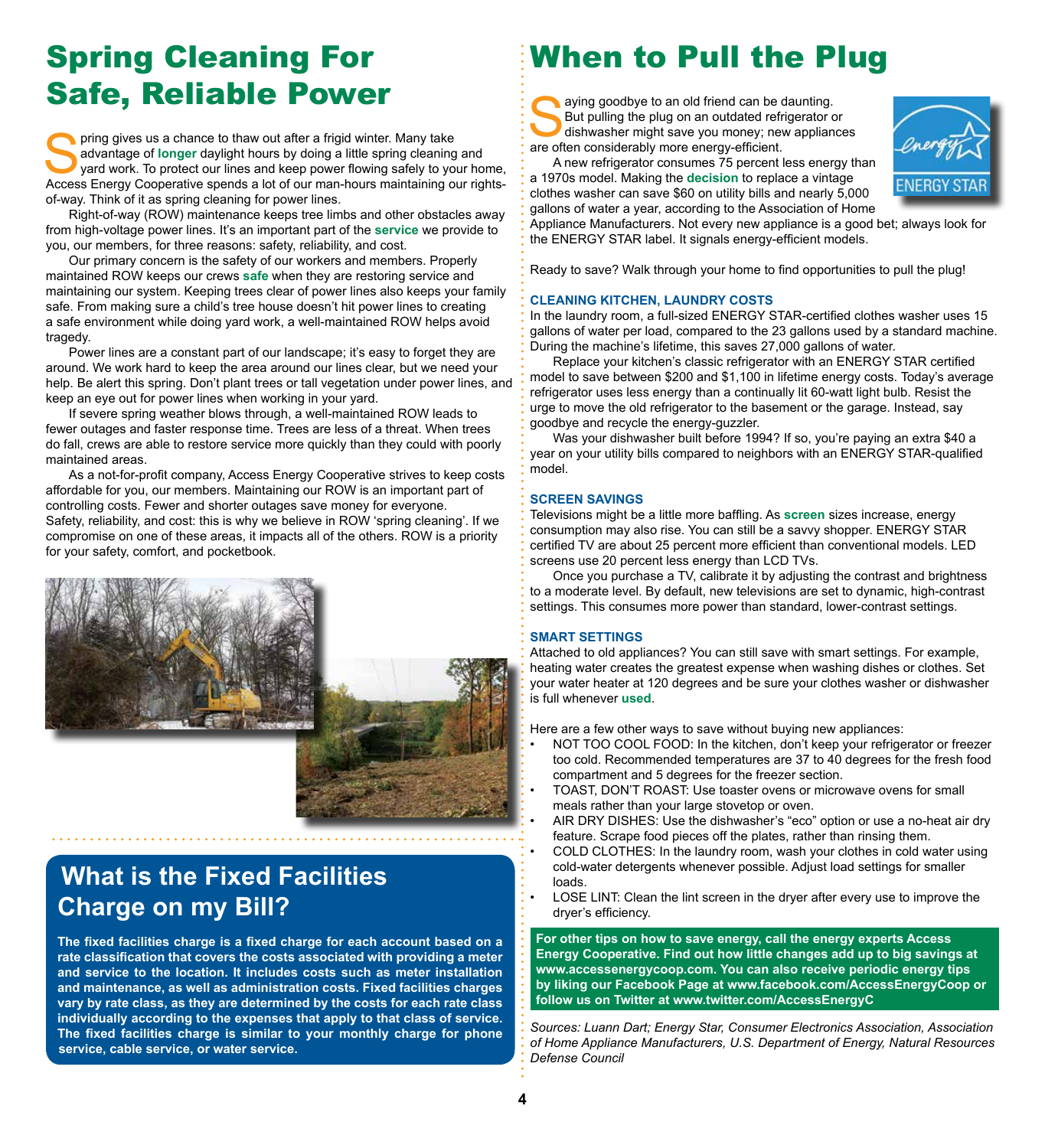## Food Safety Tips During a Power Outage

form-induced power outages can take you by surprise. If you've lost power and have a refrigerator full of food, make sure time and temperatures are or your side. If your home's power is interrupted for two hours or **less**, and have a refrigerator full of food, make sure time and temperatures are on perishable foods shouldn't be a concern. When an outage is prolonged, it's time to decide when to save and when to toss food away.

A digital quick-response thermometer can be one of the most useful tools you can wield in your battle to preserve food. The gadget checks the internal temperature of food, ensuring items are cold enough to eat safely.

Use these food safety tips to help you minimizing food loss and reduce the risk of foodborne illness:

#### **REFRIGERATED FOOD**

- Keep refrigerator doors closed as much as possible. An unopened refrigerator keeps food cold for about four hours.
- If food (especially meat, poultry, fish, eggs, and leftovers) has been exposed to temperatures above 40 degrees Fahrenheit for two or more hours, or has an unusual odor, texture, or color, get rid of it. Remember the American Red Cross food safety rule: "When in doubt, throw it out."
- Never taste food to determine its safety or rely on appearance or odor.
- Use perishable foods first, then frozen food.
- To keep perishable food cold, place them in the **fridge** or cooler and cover with ice.

#### **FROZEN FOOD**

- A full freezer stays colder longer. Freeze containers of water to help keep food cold in the freezer. If your water supply runs out, melting ice can supply drinking water.
- If you keep the door closed, a full freezer keeps the temperature for approximately 48 hours (24 hours if it is half full).

- If food in the freezer is colder than 40 degrees Fahrenheit, is partially thawed, and has ice crystals on it, you can safely refreeze it.
- Always discard frozen or perishable food items that have come into contact with raw meat juices.
- Find more tips at www.FoodSafety.gov.

*Sources: B. Denise Hawkins; American Red Cross, U.S. Department of Health and Human Services*

# Members Saving on Prescriptions

n January, seventeen members saved \$667on their prescriptions.

In January, seventeen members save<br>\$667on their prescriptions.<br>To find out more on the discounts<br>offered check out our website at www. To find out more on the discounts accessenergycoop.com. We continue visiting with area businesses and adding to the list of local deals.

It's easy to save–you just have to show your card to partipicating



merchants.

If you own a business and would like to offer a discount for the card, please contact Kim Brumbaugh at kbrumbaugh@accessenergycoop.com or call our office.

## How Do We Restore Power After a Storm?

A large percent of power outages are triggered by the weather. Lineworkers<br>
must battle the elements to find problem areas and restore service as quic<br>
and safely as possible during a **storm** and other inclement weather.<br> must battle the elements to find problem areas and restore service as quickly and safely as possible during a **storm** and other inclement weather.

 "We know our members want to know why the lights are out and when they're coming back," shares Don Roach, Director of Operations and Engineering at Access Energy Cooperative "First we must find the problems. Then we follow a series of steps to bring the lights back on."

Efforts are made to restore power to the largest number of members as quickly as possible. Then crews fix problems impacting smaller groups of members.

#### **RESTORING POWER**

When an **outage** occurs, line crews work to pinpoint problems. They start with high-voltage transmission lines. Transmission towers and cables that supply power to thousands of consumers rarely fail. But when damage occurs, these facilities must be repaired before other parts of the system can operate.

Next, crews check distribution substations. Each substation serves hundreds or thousands of members. When a major outage occurs, line crews inspect substations to discover if problems stem from transmission lines feeding into the substation, the substation itself, or if problems exist down the line.

If the problem cannot be isolated at a distribution substation, distribution lines are checked. These lines carry power to large groups of members in communities or housing developments.

If local outages persist, supply lines (also called tap lines) are inspected. These lines deliver power to transformers, either mounted on poles or placed on pads for underground service, outside businesses, schools, and homes.

If your home remains without power, the service line between a transformer and your home may need to be repaired.

#### **OUTAGE SAFETY TIPS**

Follow these safety steps at home during a power outage. This helps crews isolate local issues.

- Before calling Access Energy Cooperative to report an outage, first check to see if your home's circuit panel or fuse box hasn't tripped or blown a fuse. This can also cause a power failure. If tripped, reset the breaker or replace the blown fuse.
- If the power is out in your entire neighborhood, call Access Energy Cooperative at 1-800-452-7819 to report the outage.
- Turn off and unplug all unnecessary appliances and electrical equipment. When power is restored, turn on items one at a time.
- Keep refrigerator and freezer doors closed. An unopened refrigerator keeps food cold for about 4 hours. A full freezer keeps food cool for about 48 hours. • Individual households may receive special attention if loss of electricity affects life support systems or poses another immediate danger. If you or a family member depends on life support, call Access Energy Cooperative 1-866-242- 4232 before a power outage happens.

*Sources: B. Denise Hawkins, NRECA, American Red Cross*

### **STATEMENT OF NON-DISCRIMINATION**

**This Institution Is An Equal Opportunity Provider And Employer. If you wish to file a Civil Rights program complaint of discrimination, complete the USDA Program Discrimination Complaint Form, found online at http://www.ascr.usda.gov/complaint\_filing\_cust.html, or at any USDA office, or call (866) 632-9992 to request the form. You may also write a letter containing all of the information requested in the form. Send your completed complaint form or letter to us by mail at U.S. Department of Agriculture, Director, Office of Adjudication, 1400 Independence Avenue, S.W., Washington, D.C. 20250-9410, by fax (202) 690-7442 or email at program.intake@usda.gov."**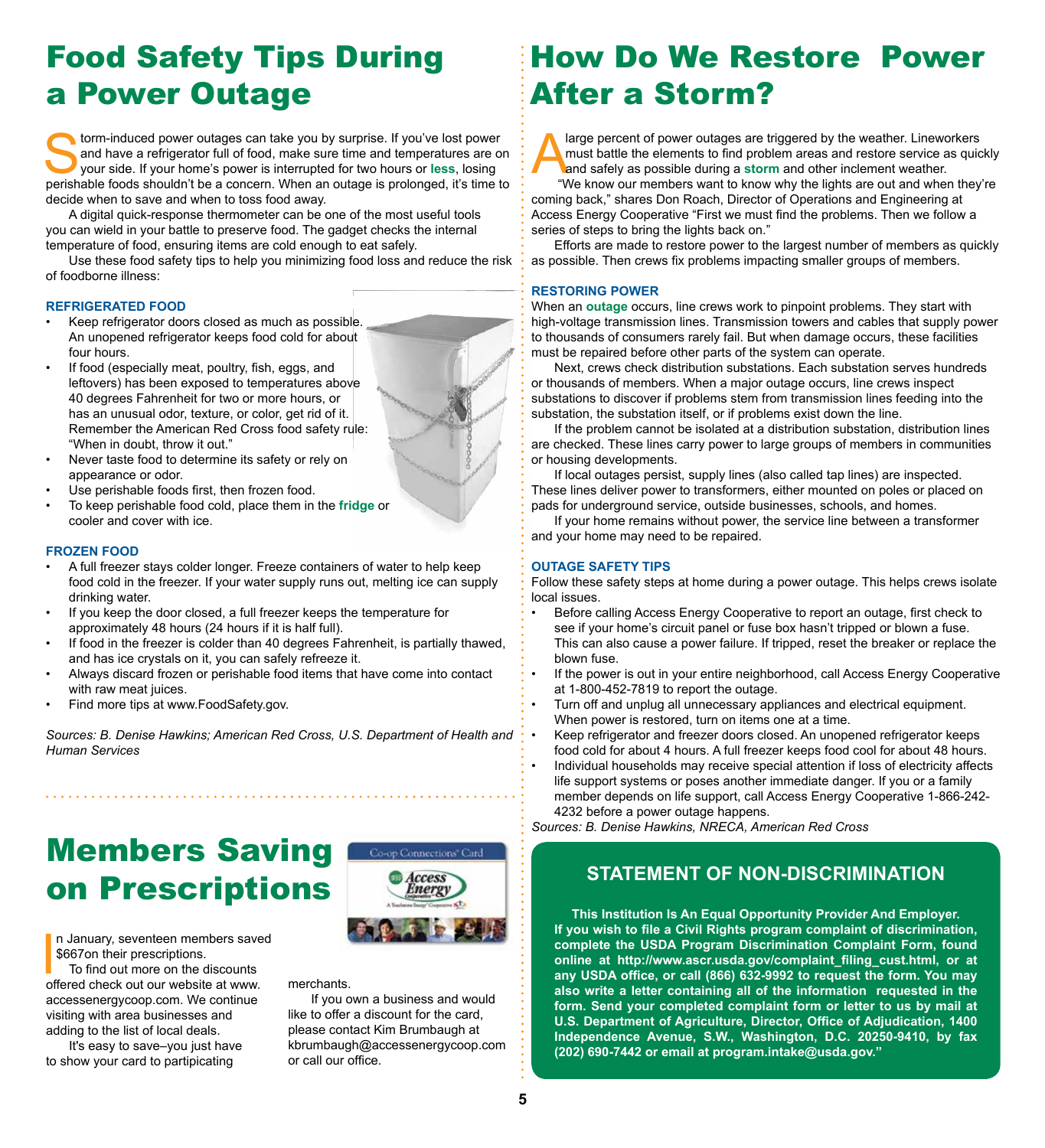# *2014 Programs & Contests*

**DETAILS ABOUT ALL OUR PROGRAMS & CONTESTS ARE AVAILABLE AT: www.accessenergycoop.com 1800 W. Washington, Mt. Pleasant, IA 1.866.242.4232**

## Scholarships Available

Three \$500 scholarships are available for qualifying high school seniors who will be receiving post-secondary education and whose parents or legal guardians are members of the cooperative.

*Deadline is March 14, 2014*

### Poster Contest for 1–6th Grades

Fifty dollars will be awarded from Access Energy Cooperative to two winners from each grade level 1-6. Posters should focus on energy conservation and efficiency, and/or renewable sources of energy such as wind, biomass, and solar.

*Deadline is April 11, 2014*

### 10th Annual Photo Contest

We're looking for photos for the 2015 calendar of **rural** settings in southeast Iowa including landscapes, animals, buildings or people in any season of the year. We will reward 12 of the best entries with fifty dollars and use them in our calendar. Originals can be returned after judging by request.



*Deadline is March 31, 2014*



#### *Scam continued from page 1*

several states also cited Atmos Energy, a natural gas utility in Dallas, as the supposed source, and Alliant Energy in our area.

The fraudulent billing message tells customers that their bill is ready and provides a hyperlink to view it. And that's where the trouble begins.

"Reports say the link takes a person to a site that infects their device with malware. The malware could go after banking information or attempt to steal usernames and passwords," said Diana Hersch, director of marketing and communications at Hancock-Wood.

Better Business Bureaus around the country are seeing big increases in phony utility company invoices, according to an official at a BBB serving northwestern Ohio and southeastern Michigan.

Other co-ops in Ohio and at least one in Florida have warned members about the email scam in recent days. The co-ops are advising members to ignore suspicious requests for personal information, such as bank account numbers, credit card numbers, and user names and passwords. Members are also advised to delete those emails.

## Stop in to Get Your FREE Weather Radio App Code for Your Smart Phone

**Install on your smart phone for free!!**



**LIKE US! www.facebook.com/ AccessEnergyCoop**



**FOLLOW US! www.twitter.com/ AccessEnergyC**

**www.accessenergycoop.com**

**FIND US ON THE WEB**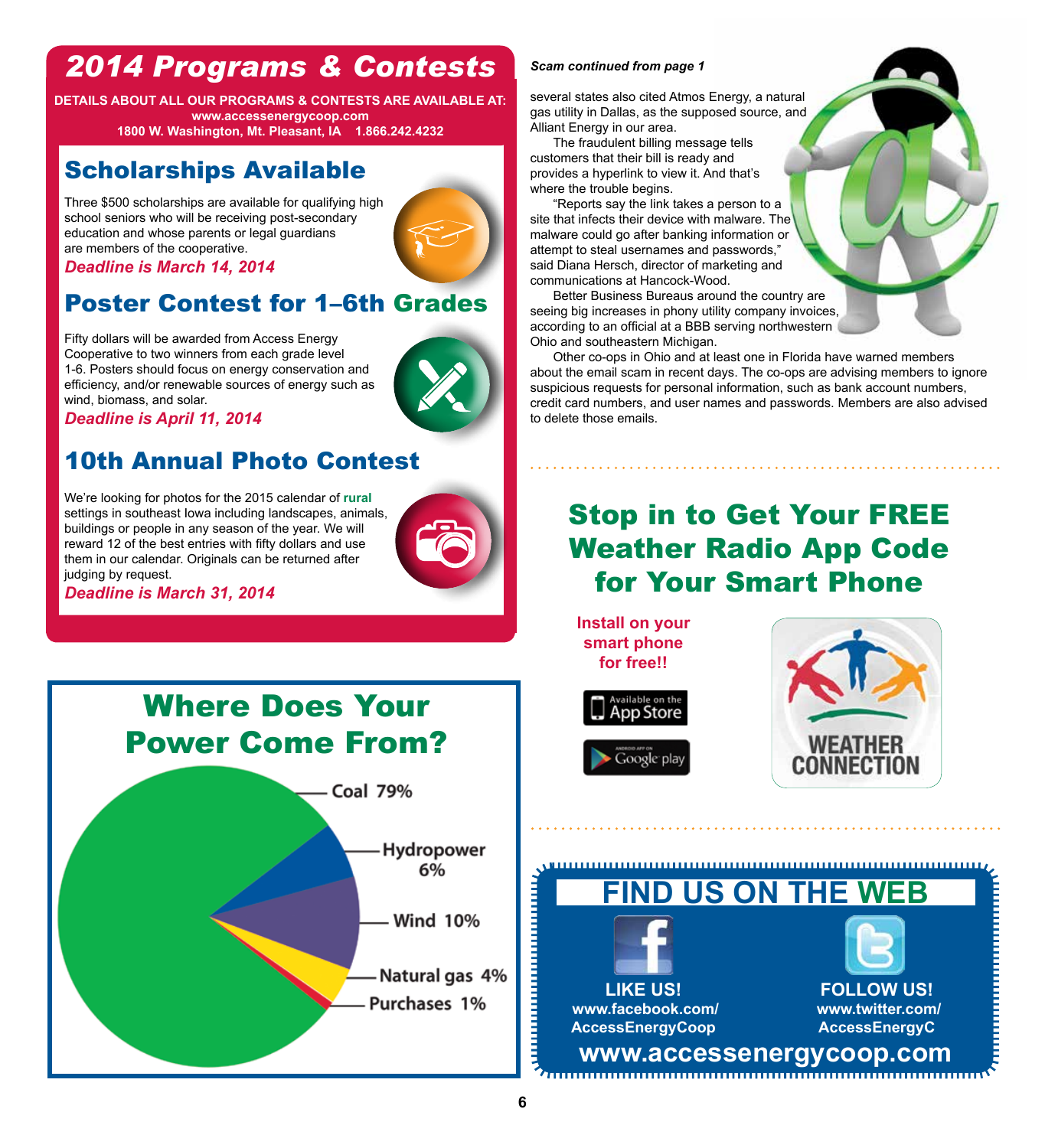# Garage Door Safety

utomatic garage doors may be a routine part of leaving and arriving<br>home, but you should be aware of the potential for injury. Underwrite<br>Laboratories, Inc., recommends these tips to make safety an open a<br>case when it come home, but you should be aware of the potential for injury. Underwriters Laboratories, Inc., recommends these tips to make safety an open and shut case when it comes to your home's garage:

- 1. Always keep automatic garage doors fully open or fully closed. Some folks may leave a small opening at the bottom for pets to get in and out for food or shade. But a small opening could also be an invitation for a child to try to crawl through and get stuck. Another push of the button could send the heavy door down—causing injury—instead of bringing the door up when trying to free anyone stuck underneath. If you encounter someone stuck in an automatic door, call your local fire department.
- 2. Read instructions on how to operate and maintain your garage door properly. Check your automatic door monthly to be sure safety precautions are working. Many garage doors boast a safety feature that triggers an automatic reversal if anything is encountered while closing. To check, place an object about 2 **inches** thick (like a flat 2x4) in the path of the door to make sure the door correctly reverses when contact is made. Instructions should also advise on maintaining a properly balanced door. Call a qualified repair company for service or maintenance.
- 3. Do not allow children to operate a garage door. It may seem like a harmless, simple task to allow children to push the garage opener. But activating heavy equipment should be taken seriously.
- 4. Avoid walking under a door that is opening or closing. You never know when a malfunction may take place. Steer clear of a moving door.
- 5. Know when and how to use the emergency release. You'll find a cord with a handle hanging along the track of your garage door. Always use caution when using this release, and only use it when the door is fully closed.

An automatic garage door opener is a common convenience powered by electricity. Just as electricity demands safety and respect, so does the equipment it operates.

*Source: Kelly Trapnell, Underwriters Laboratories, Inc.*



Access Energy Cooperative-

A big thanks to the linemen who came out last Monday night to solve our power outage. My husband and I arrived home shortly after 6:00 pm to find the power was out.

After checking with the neighbors that they had power, I called the 800 number to report the problem.

The linemen replaced a fuse at the transformer and we had lights and heat again by 7:30 pm!

Thanks again from my husband, me, our two inside pet birds, and our landlord's cattle who depend on the electric waterer. After a hot meal (and a big, big drink of water), we were all just fine.

Thanks, Debbie B.& Sam S. Donnellson, IA 52625

# *Summer Help Wanted*

**Access Energy Cooperative is accepting applications for summer help in the operations department. Duties will include helping in the warehouse and out in our service area with our crews.**

**Applicants must be 18 years of age or older and enrolled in college for the Fall 2014 semester.**

**Applications are available in our office at 1800 W. Washington Street, Mt. Pleasant or by sending a resume to the Director of Operations, Don Roach.**